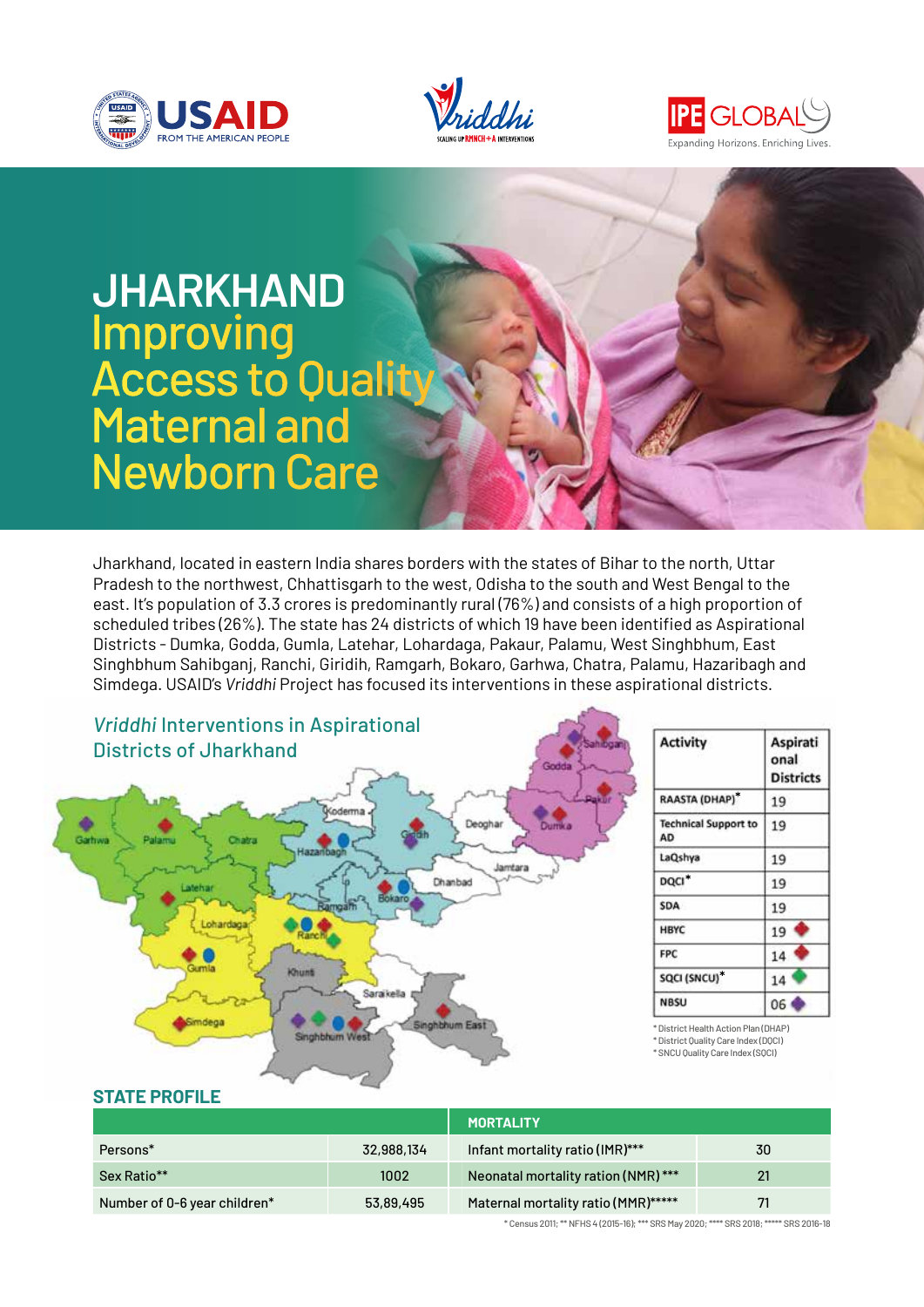

### **Technical Support To Aspirational Districts (AD)**

19 of the total 24 districts of Jharkhand state have been selected by the NITI Aayog under it's Aspirational Districts program. These districts lag behind on health and nutrition as well as other development indicators and have become national and state priorities for transformational improvement and accelerated development. *Vriddhi* project also prioritized aspirational districts for its interventions. Additionally the project team has undertaken supportive supervision in the 19 Aspirational Districts visiting 130 health facilities and 25 Health and Wellness Centres (HWCs) and had 63 community interactions. Detailed gap analysis reports and action plans shared with facilities, district and state have enabled actions and resource mobilization to fill up the gaps. There has been improvement in health and nutrition across all.



### **LaQhsya - Improving Quality of Care**

LaQshya, the government of India (GoI) quality improvement initiative, aims to improve quality of care standards of labor rooms and maternity operating theatres (OTs) across the nation through a systematic process of gap identification and filling and capacity building. Facilities are awarded LaQshya certification when they achieve pre-defined standards for a variety of inputs and outputs including - infrastructure, human resources, clinical care, service delivery and client satisfaction. Project partnered with National Health Mission (NHM) Jharkhand for the rollout of the initiative. Project supports all areas of LaQshya implementation. And this includes:



framework as

Establishing Institutional



**Strengthening** planning functions, assessments, tracking progress



Capacity building and Mentoring

per guidelines



Developing job aids, documentation tools, communication materials

Institutionalizing **Quality** Improvement processes



**Demonstrating** innovative approaches

The COVID-19 pandemic interrupted LaQshya certification process because of travel restrictions and other measures. The project facilitated the state to resume LaQshya processes - an additional 380 participants trained and 23 online reviews conducted through online platforms, and the GoI instituted virtual interim national certification process introduced.

### The Outcome

**22 Units (12 Labor rooms and 10 maternity OTs) receive state certifications**

**12Units (7 Labor rooms and 5 maternity OTs) receive national certification**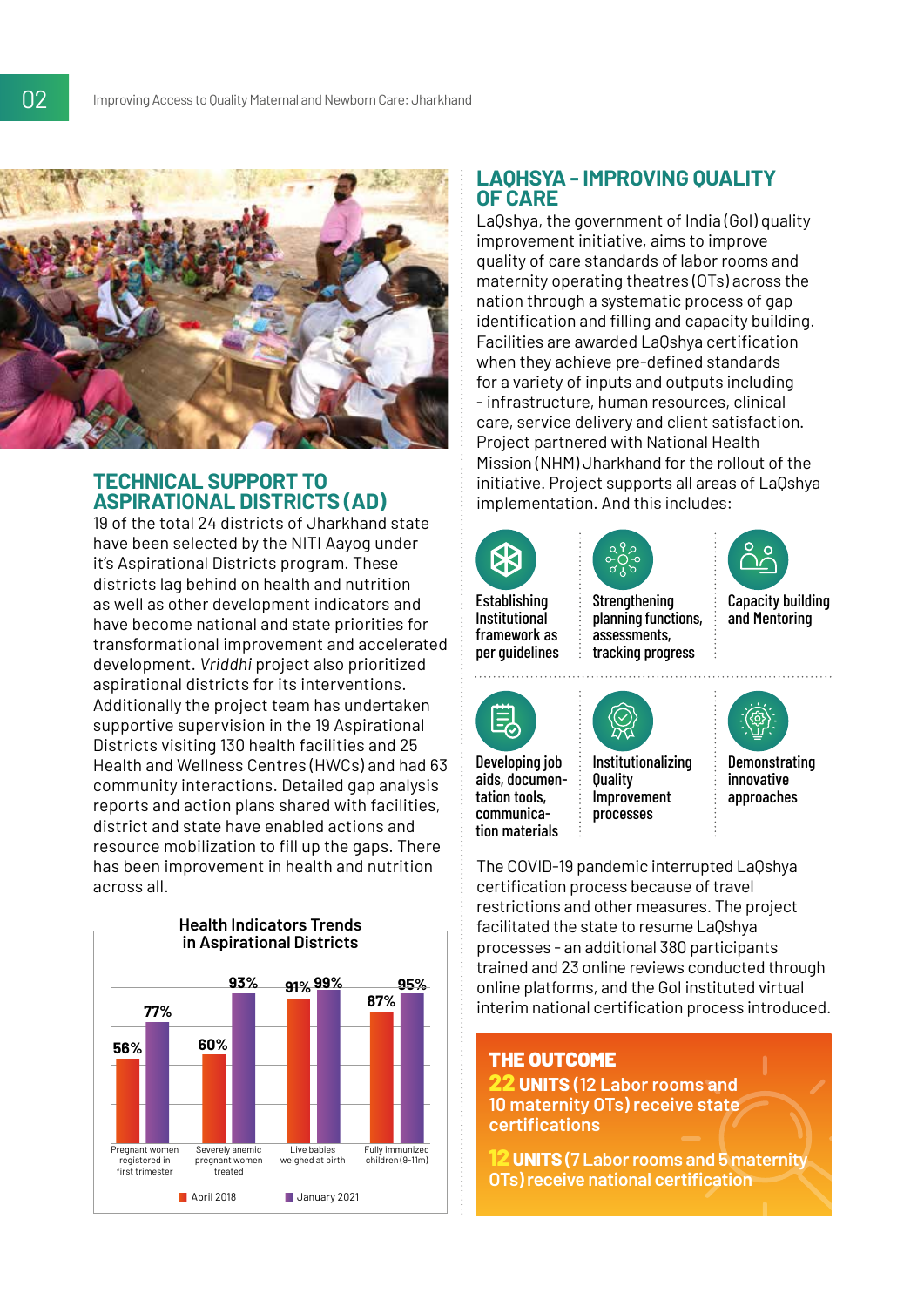

### **Home Based Care of Young Child (HBYC)**

In Jharkhand the project supported a statewide roll out the Gol's HBYC program. Building upon the home-based newborn care program (HBNC), HBYC broadens the scope of homebased support to cover children >6 weeks under 2 years. It aims to promote early childhood care and infant and young child feeding practices by mobilizing the vast cadre of community health workers.

In three districts – Lohardagga, Simdega and West Singhbhum the project used a more nuanced approach to generate evidence for a scalable implementation model, to benefit and state and beyond.

During the outbreak of COVID-19 pandemic the trained Sahiyas were mobilized for houseto-house surveillance and monitoring of cases, and to deliver messages related to handhygiene, social distancing and reporting early symptoms.

**From April – December 2020 2,024 Sahiya Saathis (ASHA coordinators) trained**

**13019 Sahiyas (ASHAs) trained**

**6,93,371 Home visits reported**

*"After being trained in HBYC in November 2019, I have been conducting home visits in my village. But, since the COVID-19 outbreak, I have been monitoring home quarantine cases during these visits. I also give them information on infection prevention that I received on WhatsApp and through videos from Vriddhi."*

- **Usha Kumari,** Sahiya (Village Patahatu, Block Sadar, District West Singhbhum)

### **RMNCH+A Action Agenda Using Strategic Approach (RAASTA)**

RAASTA is tool for preparing evidence-based district health action plan (DHAPs). Aligned with the annual health planning cycles RAASTA facilitates a thorough review of RMNCH+A programs, priority setting and realistic planning. It builds capacity of district and sub-district functionaries to review regular data to assess RMNCHA programs in their areas and find innovative solutions to improve coverage and quality of services. The RAASTA approach was introduced initially in five aspirational districts of the state through a 3-day intensive RAASTA workshop. Subsequently the approach was scaled-up to 14 remaining aspirational districts.

The RAASTA facilitated DHAPs are accelerating RMNCH+A program coverage in the by:



Enabling local prioritizing and planning based on data and experiential knowledge of stakeholders

Empowering district level functionaries to present and defend their priorities with their state officials



÷

Exploring alternate financial opportunities to fund prioritized activities not included in state PIP

### **Examples of RAASTA recommendations included in the state PIP for 2020-21**

| <b>Problem</b>          | <b>Recommendation</b><br>included in PIP |
|-------------------------|------------------------------------------|
| Pneumonia diagnosis and | <b>IMNCI training to be</b>              |
| management very poor    | conducted in the state                   |
| Early breastfeeding     | Navjat Shishu Suraksha                   |
| component needs         | Karyakram (NSSK) training                |
| strengthening           | using the new module                     |
|                         |                                          |

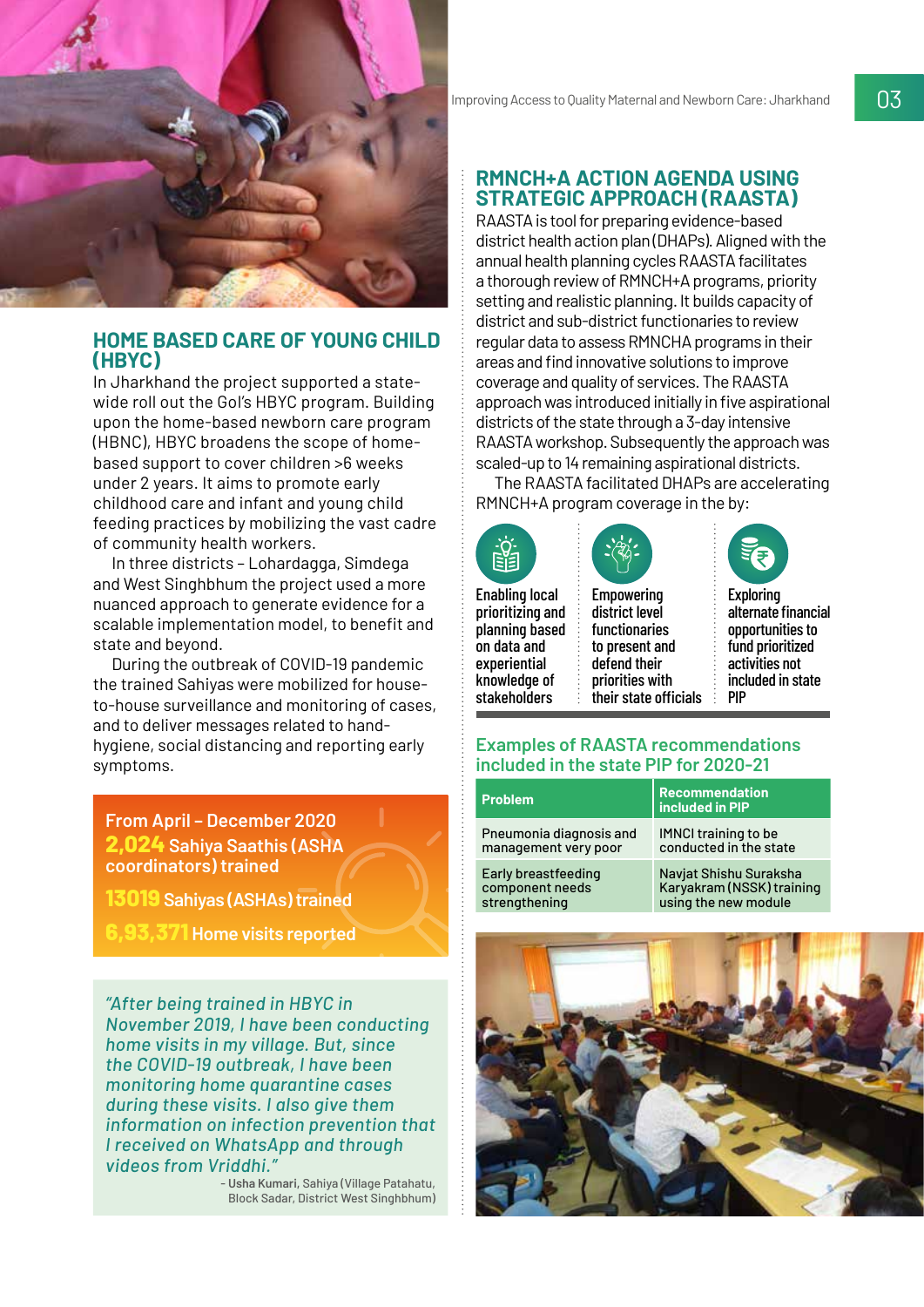### **District Hospital Quality of Care Index (DQCI)**

DQCI is an innovative dashboard that collates and presents analyses of public health system data to promote evidence-based decisions and actions for improving quality of care in District Hospitals. The dashboard implemented in district hospitals of the 19 Aspirational Districts in financial year 2019 -20, led to decisions and actions that have resulted in improved availability of specialists in district hospitals, spectrum of services and quality of care.



### **SNCU Quality of Care Index (SQCI)**

The special newborn care units (SNCU) quality of care index (SQCI), is a tool for analyzing data from SNCU online database in a manner that reflects performance and quality of services at these specialized units. SQCI is a composite index of 7 indicators that depict - optimal utilization of services; Mortality-outcomes; and Clinical practices. *Vriddhi* facilitated introduction of SQCI in 18 SNCUs of the state that admitted over 10,000 sick newborns in 2019-20.

Disseminating analysis and interpretation of SQCI outputs regularly to facilitate decision making, review and follow up has started yielding results - Improved availability of medical officers and nurses as well as clinical practices.

#### **Number of SNCUs Improved scores (N=18)**



### **Family Participatory Care (FPC)**

FPC is a novel intervention that allows parents to participate in the care of their sick newborns in hospitals alongside health care providers. Staff of 18 SNCUs including 14 SNCUs in aspirational districts were sensitized and trained on FPC. Trainings aimed at capacitating SNCU staff to conduct daily training sessions for parents and used methodology like group discussions, video, demonstrations and role plays to encourage maximum participation and promote adult learning. 53 master trainers, 19 Medical Officers, 34 Staff Nurses from SNCUs, further trained 153 SNCU staff at facility level. Thereafter SNCUs conducted training sessions for parents and also mentored them to care for their sick newborns.





*"My twin babies are admitted in the Sadar Hospital at Gumla in the SNCU and I was very worried. They started showing us videos daily. I learnt to keep my babies on my chest and give KMC every two hours. I can see my babies improving."*

> - **Chanchala Kumari**, Mother, Village Ghaghra Chapka, Block Ghaghra, Gumla

 $*$  Out of parents whose newborns were less than 2kg in weight at the time of admission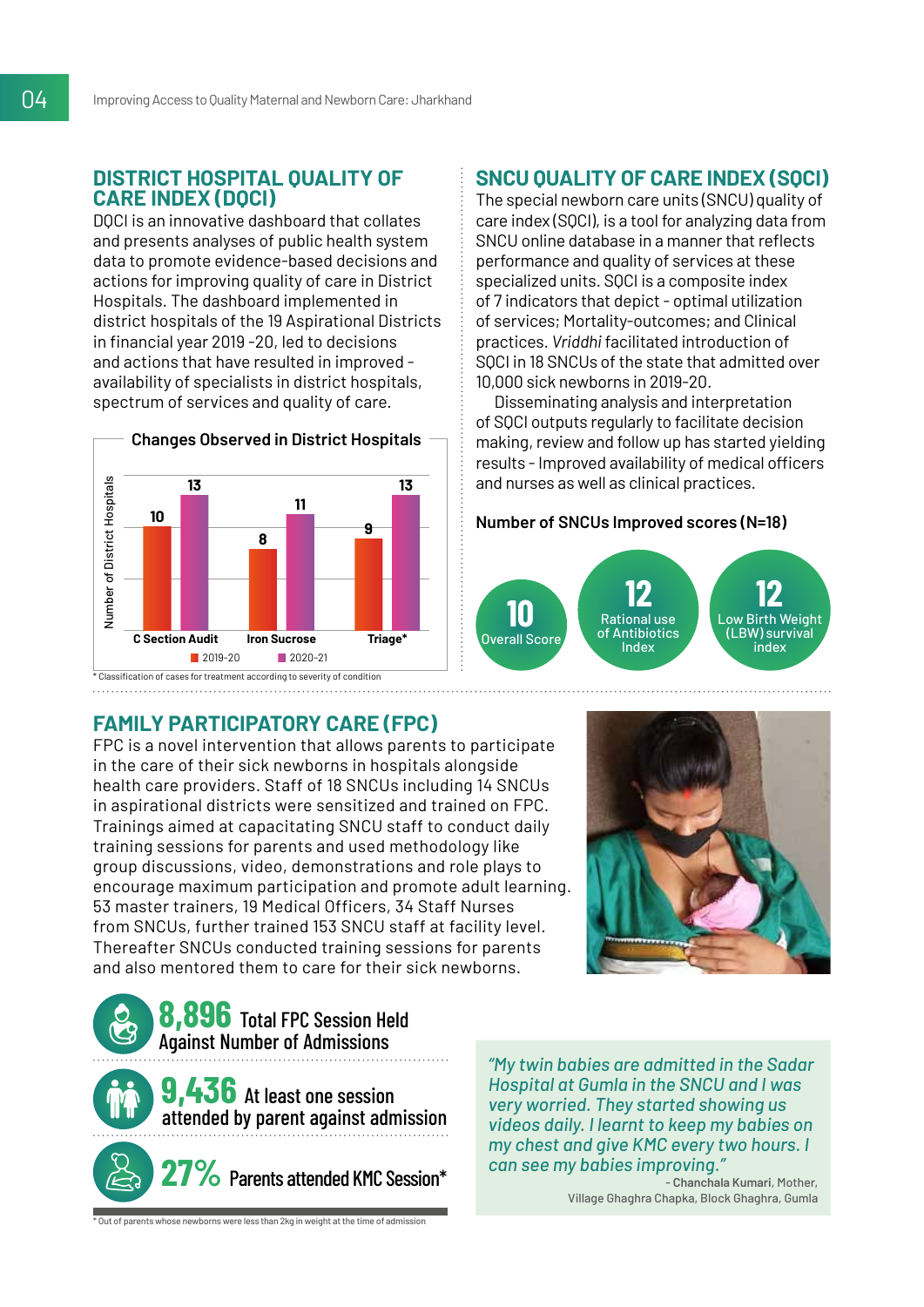

### **Fetal Heart Rate Monitoring**

Intrapartum Fetal Heart Rate (FHR) monitoring is an evidence-based practice, that has potential to save many newborn lives. Traditionally FHR monitoring has been challenging mainly because the available tools were not reliable. *Vriddhi* Project identified a standard handheld doppler that met international quality standards, was CEA certified and FDA approved. The device produced by Laerdal Global Health, offered considerable design improvements over existing devices. It could reliably and accurately detect FHR within 5 seconds and also alert providers to abnormal FHR. After an initial training the device was introduced to three facilities Community Health Centre (Sub-district facility) Ratu, District Hospital Chaibasa and Rajendra Institute of Medical Sciences (RIMS) Ranchi. The device came into use immediately due to its ease of use, accuracy and acceptability for clients.



**500** cases of abnormal FHR detected

### **SDA for Continued Learning of Skilled Birth Attendants**

The Safe Delivery App (SDA) developed by Maternity Foundation has been included as a quality improvement tool under LaQshya. It is a smartphone application that provides instant access to clinical guidelines on Basic Emergency Obstetric and Neonatal Care (BEmONC) and Infection Control. Users can download the App on mobile phones or tablets and learn at their own pace, assess their progress and earn certificates. The project helped to create a facilitative environment to promote self-learning by users. A new COVID-19 module has also been designed and launched in the state to promote COVID-19 appropriate practices. As a result of the intervention Jharkhand state has



\* Champions are expert in all the SDA modules



*"The safe delivery app helps in identification of high risk pregnancy and management of complications during delivery by ANM posted in hard to reach remote areas. It is a great initiative for the state"*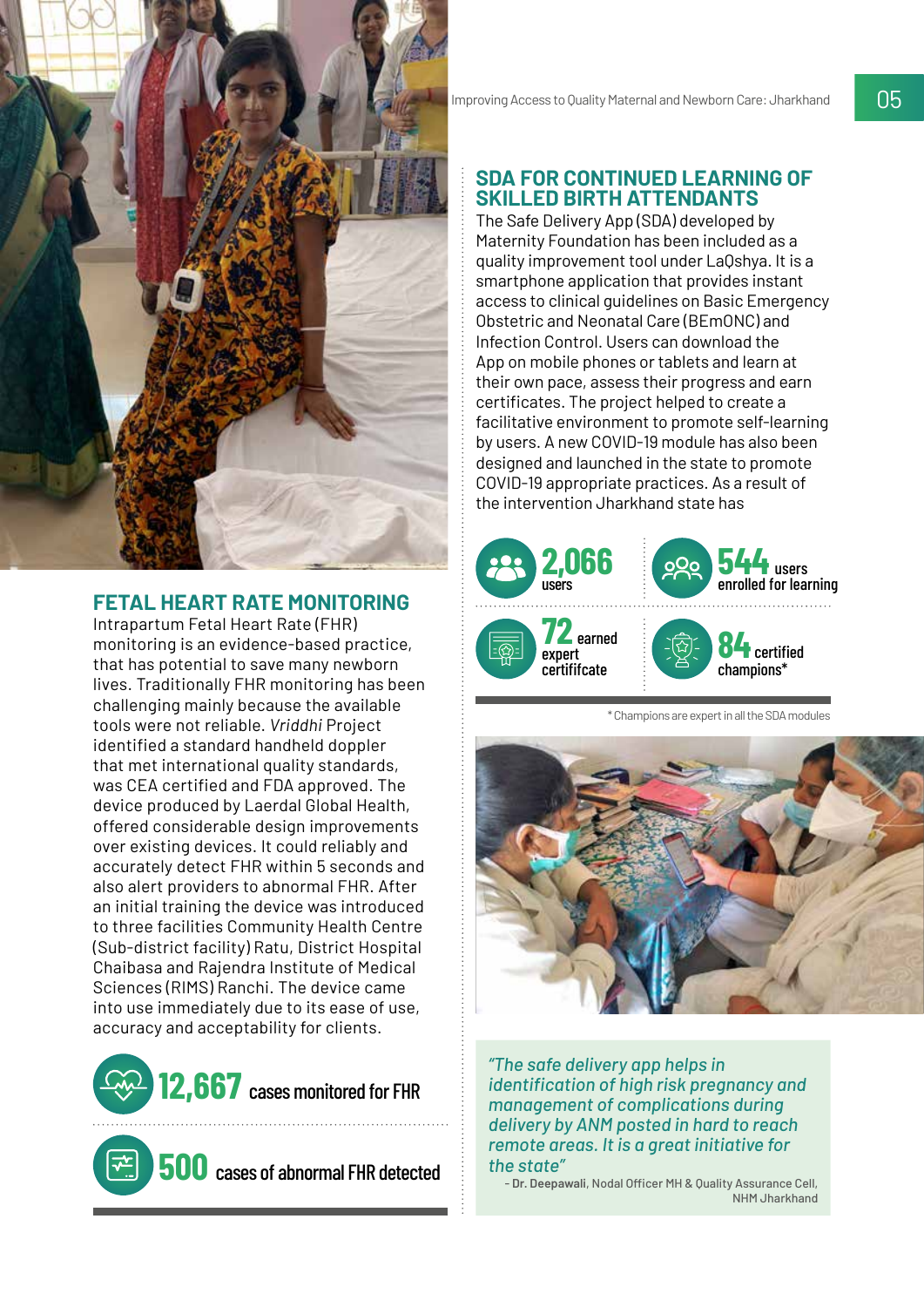### **Transforming Pneumonia Management at HWCs**

A multimodal pulse oximeter has transformed pneumonia management at 5 Health and Wellness Centres (HWCs). The device produced by Masimo, is a low-cost, rugged, handheld multi-modal pulse oximeter with a rechargeable long-life battery and LCD display. It can deliver reliable non-invasive blood oxygen level (SpO $_{\textrm{\scriptsize2}}$ ) and respiratory rate measurements, capabilities that were till now only available at higher health facilities. By bringing objectivity and reliability to clinical assessment the device has improved provider confidence to deliver appropriate care and enhanced community trust in the HWCs. During the COVID-19 out-break the pulse oximeter ensured that pneumonia screening continued uninterrupted. Both provider and client felt protected because there was no direct contact and the device and patients exposed parts were easily sanitized.

### **2,003** Children with ARI screened for pneumonia

**484** (24%) Pneumonia cases identified (versus baseline 0%)

**13** Severe Pneumonia cases identified (versus baseline 0%)

**1,143** (76%) Children with no pneumonia given home remedies

*"Earlier I found it difficult to count respiratory rate, but now I have this pulse oximeter which is easy to use and measures both respiratory rate and oxygen saturation. Now I detect and treat Pneumonia confidently."*

- **Prabhabati** – CHO, HWC Silam, District Gumla



### **Revitalizing NBSUs in Jharkhand**

A systematic approach of gap filling and capacity building succeeded in improving the functionality of Newborn Stabilization Units (NBSUs) in Jharkhand. The project collaborated with the state to demonstrate an implementation model to operationalize 5 NBSUs. The new three-day training package designed by project was used to train NBSU staff. Regular follow up, mentoring, highlighting gaps for achieving standards of care and sustained advocacy at local and state levels started to show results early. Utilization of NBSUs has improved vis-à-vis started admitting sick newborns, stabilized the very ill or low birth weight < 1,800 gram newborns before transporting to referral centres, and treated sick, stable newborns at the facility. HR, Infrastructure, equipment and supply gaps were addressed to meet the basic criteria per guidelines. Buoyed by the initial success the state with Project's support scaled up the intervention to an additional 4 NBSUs.



### **47** staff trained for NBSU

## **1,605** sick newborns managed

*"I along with three other staff posted at NBSU Manoharpur, were finding it difficult to manage our duty. However, after the 3-day NBSU training at RIMS Ranchi, in May 2019, we understood our roles and learnt to do our tasks correctly. Now we confidently manage small, sick babies and we have more admissions in our NBSU."*

> - **Shabnam Minj**, Staff Nurse CHC Manoharpur, West Singhbhum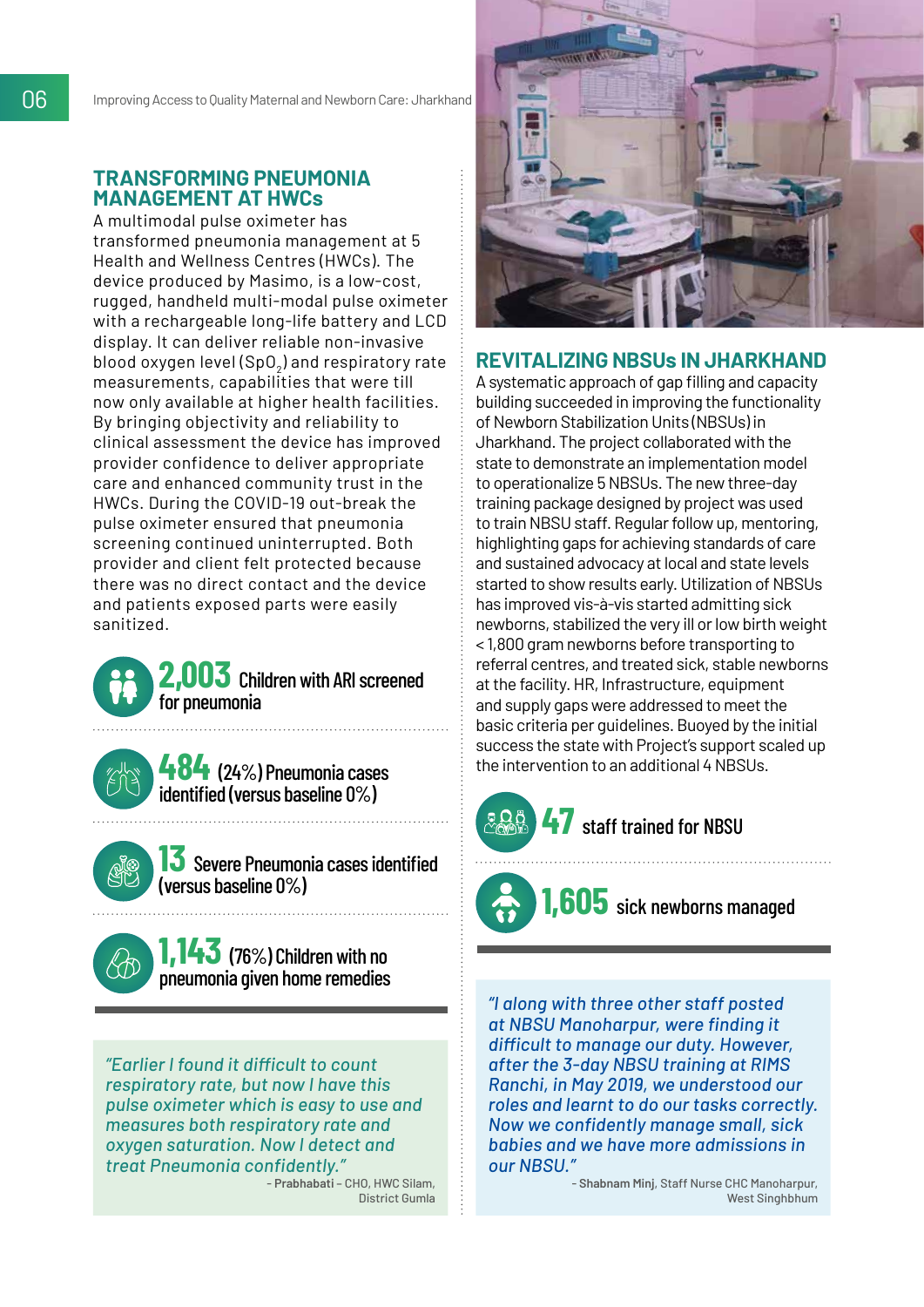### **Additional Partnerships to Innovate for Change**

### **E-HBYC and Real Time Monitoring**

E-HBYC with technological partner Laerdal Global Health expands coverage of HBYC even in remote areas of the state. The initiative enables virtual training of community health workers. The HBYC App developed in partnership with Velocity Inc. enables real time reporting and monitoring of the initiative. Designed to overcome pandemic restrictions E-HBYC and HBYC App will be useful even in normal times as alternate mechanism for capacity building and to improve efficiencies and scope of the program.

### **E-NSSK goes Digital**

*Vriddhi* partnered with Aastrika to develop an e-NSSK package for virtual training of health service providers. The two-day e-module is used for group training followed by live demonstration and practice of newborn care. Senior project team trained 73 master trainers, who are continuing the district level trainings using the e-module.

#### **VISTRIT - Partnering FOGSI for Private Sector Engagement**



Project *Vriddhi* is collaborating with the Safe Motherhood Committee of FOGSI to strengthen ante-natal care in private hospitals. "VISTRIT" initiative aims to standardize quality of care in antenatal period focusing on screening and management of Anemia and Gestational Diabetes Mellitus (GDM). The project facilitated the baseline assessment of 34 private facilities participating in the intervention. FOGSI trained health service providers in online mode and followed with offline mentoring and supervision.

### **An App for Real Time Monitoring of IMNCI**

The project partnered with DIMAGI for contextualizing their e-IMNCI app to India, optimized for ANM online (ANMOL) tablets of AMNs and pilot testing it in the state of Jharkhand. The App enables – an alternate mode of capacity building for IMNCI, reporting and analysis of data, supportive supervision. Trainers from state and *Vriddhi* team have trained 70 participants from 3 districts.

#### **Potential Impact of the Intervention**